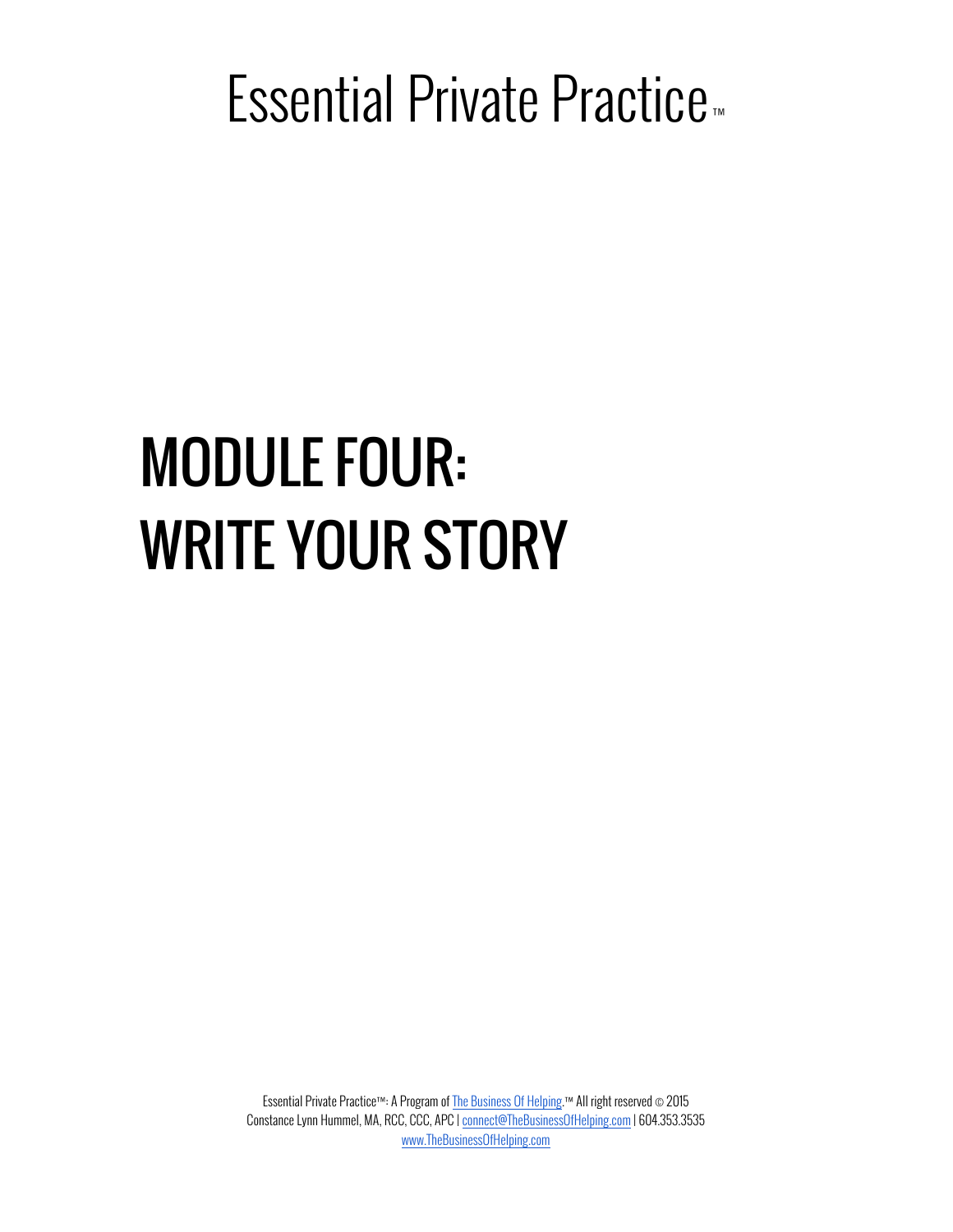## Essential Private Practice<sup>™</sup>

#### **CRAFT YOUR PROFESSIONAL BIO**

#### **Remember to:**

- **Introduce yourself.** Use whatever greeting feels appropriate for you.
- **Introduce your credentials.** Establish your credibility and position yourself as an expert.
- **Create connection and build rapport.** Is there some personal aspect of your story that inspired you to do the work you do? You may want to share your personal view on healing/ change/ growth.
- **Introduce who / what you work with.** What is the problem you are helping people solve? Use your clients words
- **Explain how you work with clients.** Modalities used. Specific training. Highlight the benefits of these techniques for your clients.
- **Describe the potential outcome of your work together**. How would their struggles be different after working with you? Highlight the benefits.
- **Tell them how to get in touch with you.** Invite them to reach out.